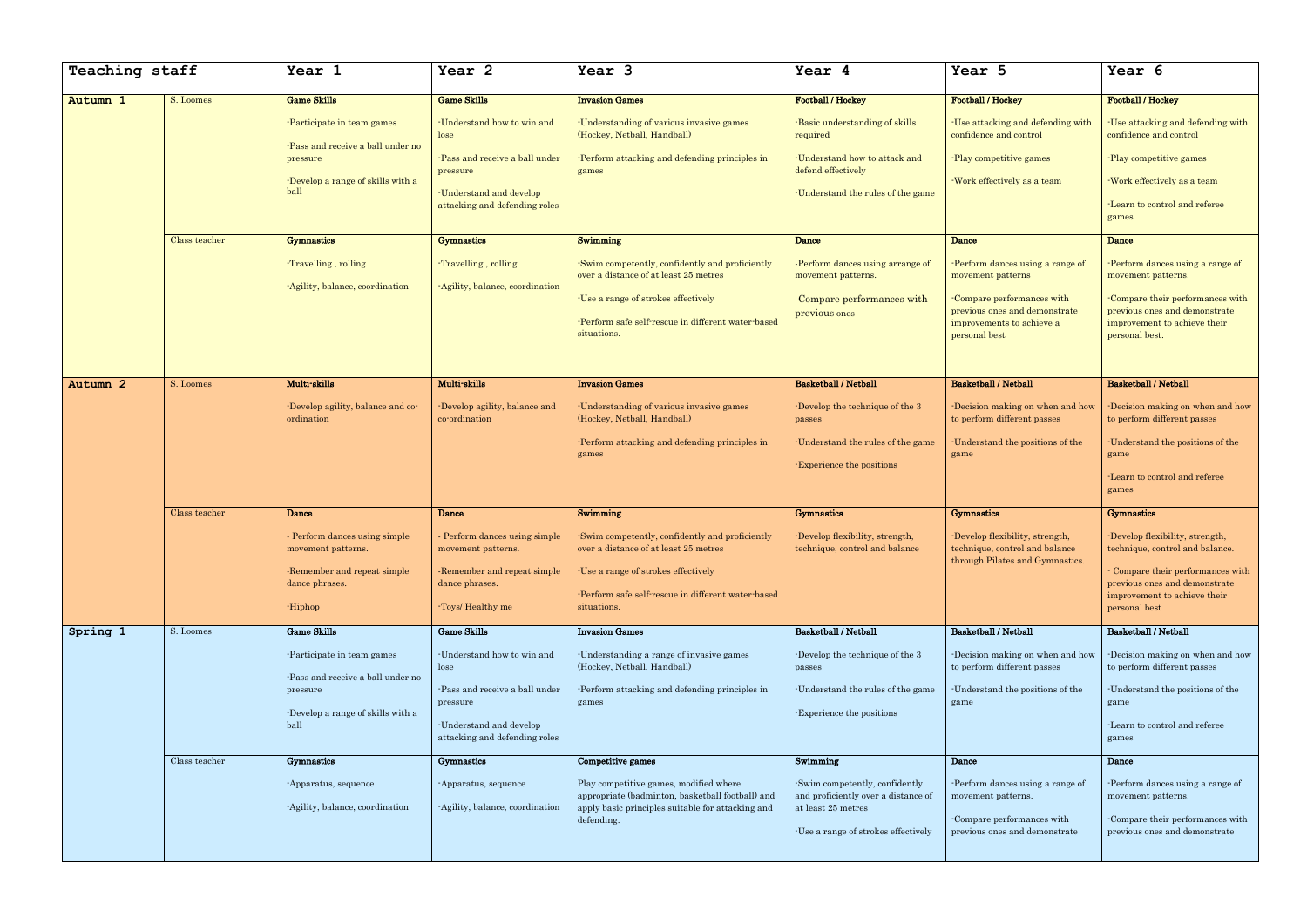|          |               |                                                        |                                                                 |                                                                                    | -Perform safe self-rescue in<br>different water-based situations.                              | improvement to achieve a personal<br>best                                                           | improvement to achieve their<br>personal best.                                                 |
|----------|---------------|--------------------------------------------------------|-----------------------------------------------------------------|------------------------------------------------------------------------------------|------------------------------------------------------------------------------------------------|-----------------------------------------------------------------------------------------------------|------------------------------------------------------------------------------------------------|
| Spring 2 | S. Loomes     | Multi-skills                                           | Multi-skills                                                    | <b>Striking / Net Games</b>                                                        | Football / Hockey                                                                              | Football / Hockey                                                                                   | Football / Hockey                                                                              |
|          |               | -Develop agility, balance and co-<br>ordination        | -Develop agility, balance and<br>co-ordination                  | Understanding of a range of striking and net<br>games (Tennis, Cricket, Rounder's) | -Basic understanding of skills<br>required                                                     | -Use attacking and defending with<br>confidence and control                                         | Use attacking and defending with<br>confidence and control                                     |
|          |               |                                                        |                                                                 | -Use skills effectively in each                                                    | -Understand how to attack and<br>defend effectively                                            | -Play competitive games                                                                             | -Play competitive games                                                                        |
|          |               |                                                        |                                                                 |                                                                                    | -Understand the rules of the game                                                              | Work effectively as a team                                                                          | Work effectively as a team                                                                     |
|          |               |                                                        |                                                                 |                                                                                    |                                                                                                |                                                                                                     | -Learn to control and referee<br>games                                                         |
|          | Class teacher | Dance                                                  | Dance                                                           | Gymnastics                                                                         | Swimming                                                                                       | Gymnastics                                                                                          | <b>OAA</b>                                                                                     |
|          |               | - Perform dances using simple<br>movement patterns.    | Perform dances using simple<br>movement patterns.               | Develop flexibility, strength, technique, control<br>and balance.                  | Swim competently, confidently<br>and proficiently over a distance of<br>at least 25 metres     | -Develop flexibility, strength,<br>technique, control and balance<br>through Pilates and gymnastics | -Take part in outdoor and<br>adventurous activity challenges<br>both individually and within a |
|          |               | -Remember and repeat simple<br>dance phrases.          | Remember and repeat simple<br>dance phrases.                    |                                                                                    | Use a range of strokes effectively                                                             |                                                                                                     | team.                                                                                          |
|          |               | -Fairy tales                                           | -Great Fire of London/ Disco                                    |                                                                                    | -Perform safe self-rescue in<br>different water-based situations.                              |                                                                                                     |                                                                                                |
| Summer 1 | S. Loomes     | <b>Game Skills</b>                                     | <b>Game Skills</b>                                              | <b>Striking / Net Games</b>                                                        | Cricket / Tennis / Rounders                                                                    | Cricket / Tennis / Rounders                                                                         | Cricket / Tennis / Rounders                                                                    |
|          |               | -Participate in team games                             | Understand how to win and<br>lose                               | Understanding of a range of striking and net<br>games (Tennis, Cricket, Rounder's) | Have control in using bats and<br>rackets to perform skills                                    | -Increased control over a bat and<br>racket                                                         | Increased control over a bat and<br>racket                                                     |
|          |               | Pass and receive a ball under no<br>pressure           | -Pass and receive a ball under<br>pressure                      | Use skills effectively in each                                                     | -Understand the role of fielding<br>and awareness of space                                     | -Understand the roles of each game                                                                  | Understand the roles of each game                                                              |
|          |               | Develop a range of skills with a<br>ball               | <b>-Understand and develop</b><br>attacking and defending roles |                                                                                    |                                                                                                | -Use skills built up to be an<br>affective player                                                   | -Use skills built up to be an<br>affective player                                              |
|          |               |                                                        |                                                                 |                                                                                    |                                                                                                |                                                                                                     | -Learn how to score and umpire<br>games                                                        |
|          | Class teacher | Gymnastics                                             | Striking and fielding<br>(rounders)                             | Dance                                                                              | <b>OAA</b>                                                                                     | Swimming                                                                                            | <b>Athletics</b>                                                                               |
|          |               | Travelling, rolling<br>-Agility, balance, coordination | -Catching, throwing, fielding,<br>striking                      | perform dances using a range of<br>movement patterns                               | -Take part in outdoor and<br>adventurous activity challenges<br>both individually and within a | Swim competently, confidently<br>and proficiently over a distance of<br>at least 25 metres          | Use running, jumping, throwing<br>and catching in isolation and in<br>combination              |
|          |               |                                                        |                                                                 |                                                                                    | team                                                                                           | Use a range of strokes effectively                                                                  |                                                                                                |
|          |               |                                                        |                                                                 |                                                                                    |                                                                                                | -Perform safe self-rescue in<br>different water-based situations.                                   |                                                                                                |
| Summer 2 | S. Loomes     | Multi-skills                                           | Multi-skills                                                    | <b>Striking / Net Games</b>                                                        | <b>Cricket / Tennis / Rounders</b>                                                             | <b>Cricket / Tennis / Rounders</b>                                                                  | <b>Cricket / Tennis / Rounders</b>                                                             |
|          |               | -Develop agility, balance and co-<br>ordination        | Develop agility, balance and<br>co-ordination                   | Understanding of a range of striking and net<br>games (Tennis, Cricket, Rounder's) | Have control in using bats and<br>rackets to perform skills                                    | Increased control over a bat and<br>racket                                                          | Increased control over a bat and<br>racket                                                     |
|          |               |                                                        |                                                                 | -Use skills effectively in each                                                    | -Understand the role of fielding                                                               | -Understand the roles of each game                                                                  | Understand the roles of each game                                                              |
|          |               |                                                        |                                                                 |                                                                                    | and awareness of space                                                                         | -Use skills built up to be an<br>affective player                                                   | -Use skills built up to be an<br>affective player                                              |
|          |               |                                                        |                                                                 |                                                                                    |                                                                                                |                                                                                                     | -Learn how to score and umpire<br>games                                                        |
|          |               | Dance                                                  | <b>Athletics</b>                                                | <b>Athletics</b>                                                                   | <b>Athletics</b>                                                                               | Swimming                                                                                            |                                                                                                |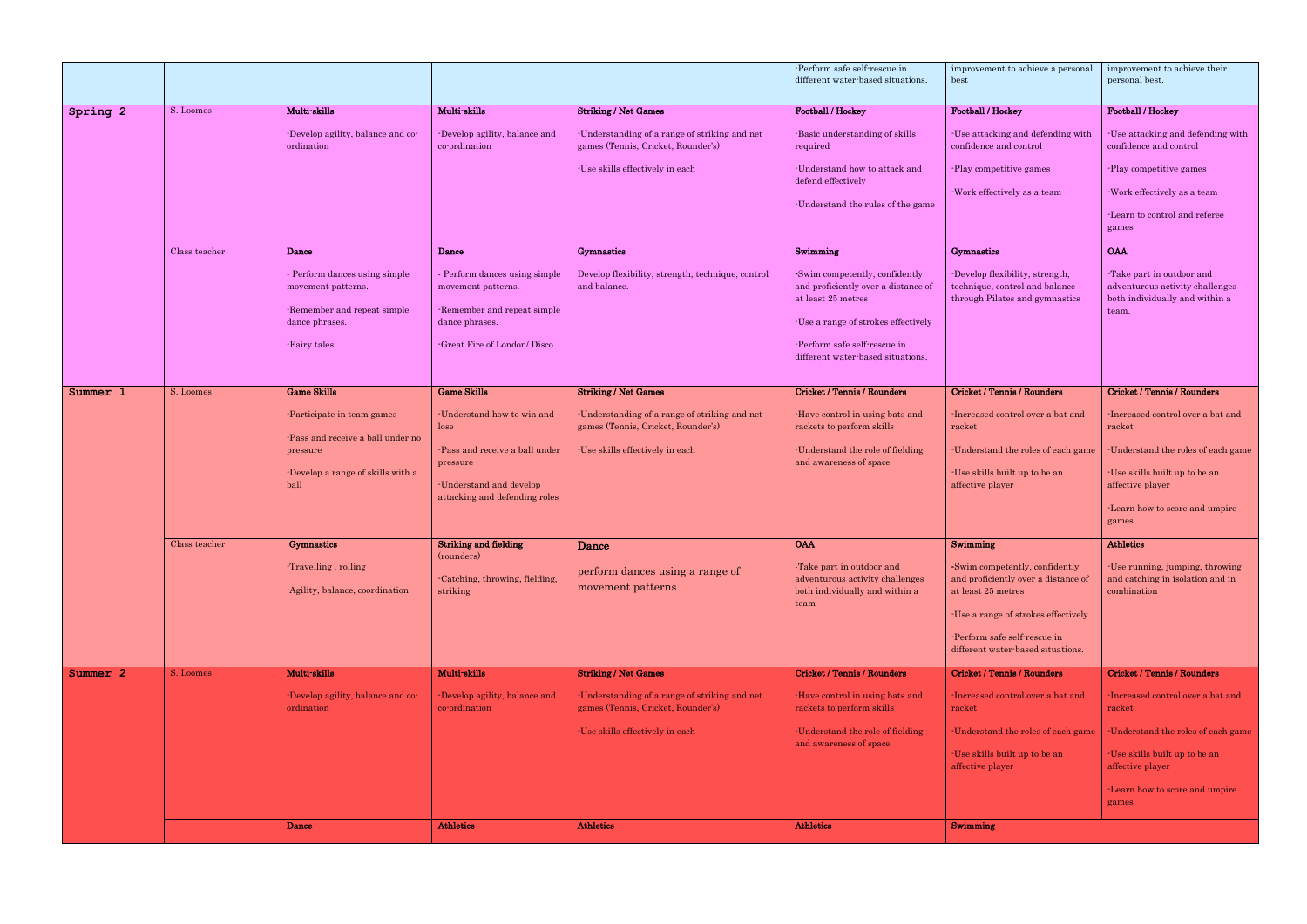|  | - Perform dances using simple<br>movement patterns.<br>Remember and repeat simple<br>dance phrases.<br>-Animals<br><b>Athletics</b> – Sports day | -Agility, balance, coordination<br>Running, throwing, jumping<br>-Competition | use running, jumping, throwing and catching in<br>isolation and in combination.<br>compare their performances with previous ones<br>and demonstrate improvement to achieve their<br>personal best. | Use running, jumping, throwing<br>and catching in isolation and in<br>combination<br>Compare their performances with<br>previous ones and demonstrate<br>improvement to achieve their<br>personal best. | Swim con<br>25 metres<br>-Use a ran<br>-Perform s<br><b>OAA</b> Hill |
|--|--------------------------------------------------------------------------------------------------------------------------------------------------|-------------------------------------------------------------------------------|----------------------------------------------------------------------------------------------------------------------------------------------------------------------------------------------------|---------------------------------------------------------------------------------------------------------------------------------------------------------------------------------------------------------|----------------------------------------------------------------------|
|--|--------------------------------------------------------------------------------------------------------------------------------------------------|-------------------------------------------------------------------------------|----------------------------------------------------------------------------------------------------------------------------------------------------------------------------------------------------|---------------------------------------------------------------------------------------------------------------------------------------------------------------------------------------------------------|----------------------------------------------------------------------|

- develop competence to excel in a broad range of physical activities
- are physically active for sustained periods of time
- $\clubsuit$  engage in competitive sports and activities
- $\clubsuit$  lead healthy, active lives.

## **PE National Curriculum**

Purpose of study

Pupils should develop fundamental movement skills, become increasingly competent and confident and access a broad range of opportunities to extend their agility, balance and coordination, individually and with others. They should be able to engage in competitive (both against self and against others) and co-operative physical activities, in a range of increasingly challenging situations.

A high-quality physical education curriculum inspires all pupils to succeed and excel in competitive sport and other physically-demanding activities. It should provide opportunities for pupils to become physically confident in a way which supports their health and fitness. Opportunities to compete in sport and other activities build character and help to embed values such as fairness and respect.

\* master basic movements including running, jumping, throwing and catching, as well as developing balance, agility and co-ordination, and begin to apply these in a range of activities

Aims The national curriculum for physical education aims to ensure that all pupils:

 $\clubsuit$  play competitive games, modified where appropriate [for example, badminton, basketball, cricket, football, hockey, netball, rounders and tennis], and apply basic principles suitable for attacking and defending

## **Key stage 1**

Pupils should be taught to:

- participate in team games, developing simple tactics for attacking and defending
- perform dances using simple movement patterns.

## **Key stage 2**

Pupils should continue to apply and develop a broader range of skills, learning how to use them in different ways and to link them to make actions and sequences of movement. They should enjoy communicating, collaborating and competing with each other. They should develop an understanding of how to improve in different physical activities and sports and learn how to evaluate and recognise their own success.

Pupils should be taught to:

use running, jumping, throwing and catching in isolation and in combination

develop flexibility, strength, technique, control and balance [for example, through athletics and gymnastics]

mpetently, confidently and proficiently over a distance of at least

nge of strokes effectively

safe self-rescue in different water-based situations

tops